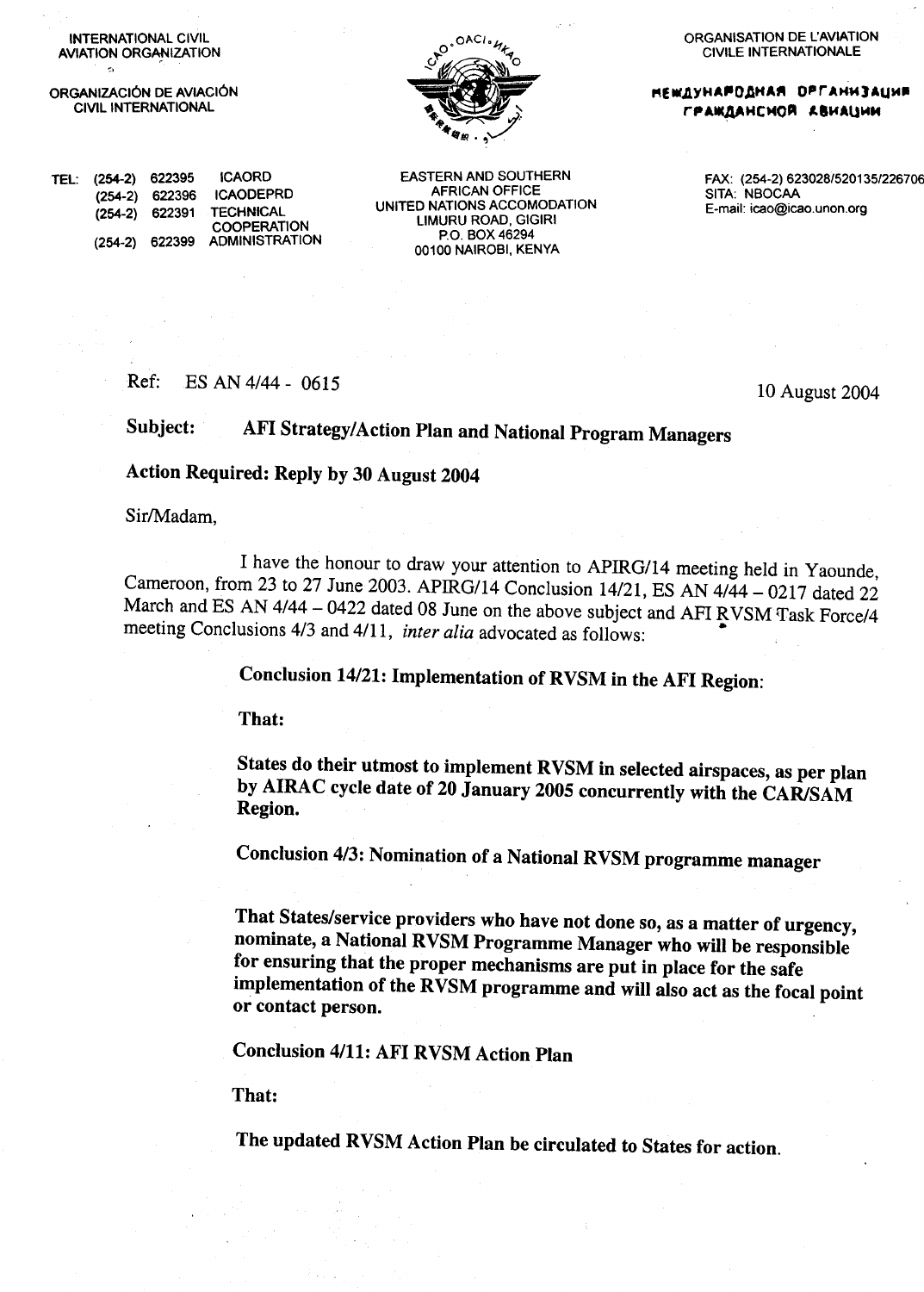Successful and timely implementation of RVSM will be dependent on the appointment of a dedicated National Program Manager and establishment of a National Program Office to manage the RVSM Program.

Furthermore, you may be aware that, non-RVSM aircraft will not be authorized to enter RVSM airspace. In order to meet the target date of 20 January 2005, you are urged to take appropriate action to meet identified target dates to ensure successful implementation of RVSM in the AFI Region.

I would be grateful if you could as soon as possible, but not later than 30 August 2004, provide the AFI RVSM Implementation Office (ARPO) in Nairobi with the necessary contact details of your respective Program Managers and actions taken to meet target dates as described in the attached AFI Strategy/Action Plan.

Accept, Sir/Madam, the assurances of my highest consideration.

Lor Mollel le

**Attachment:**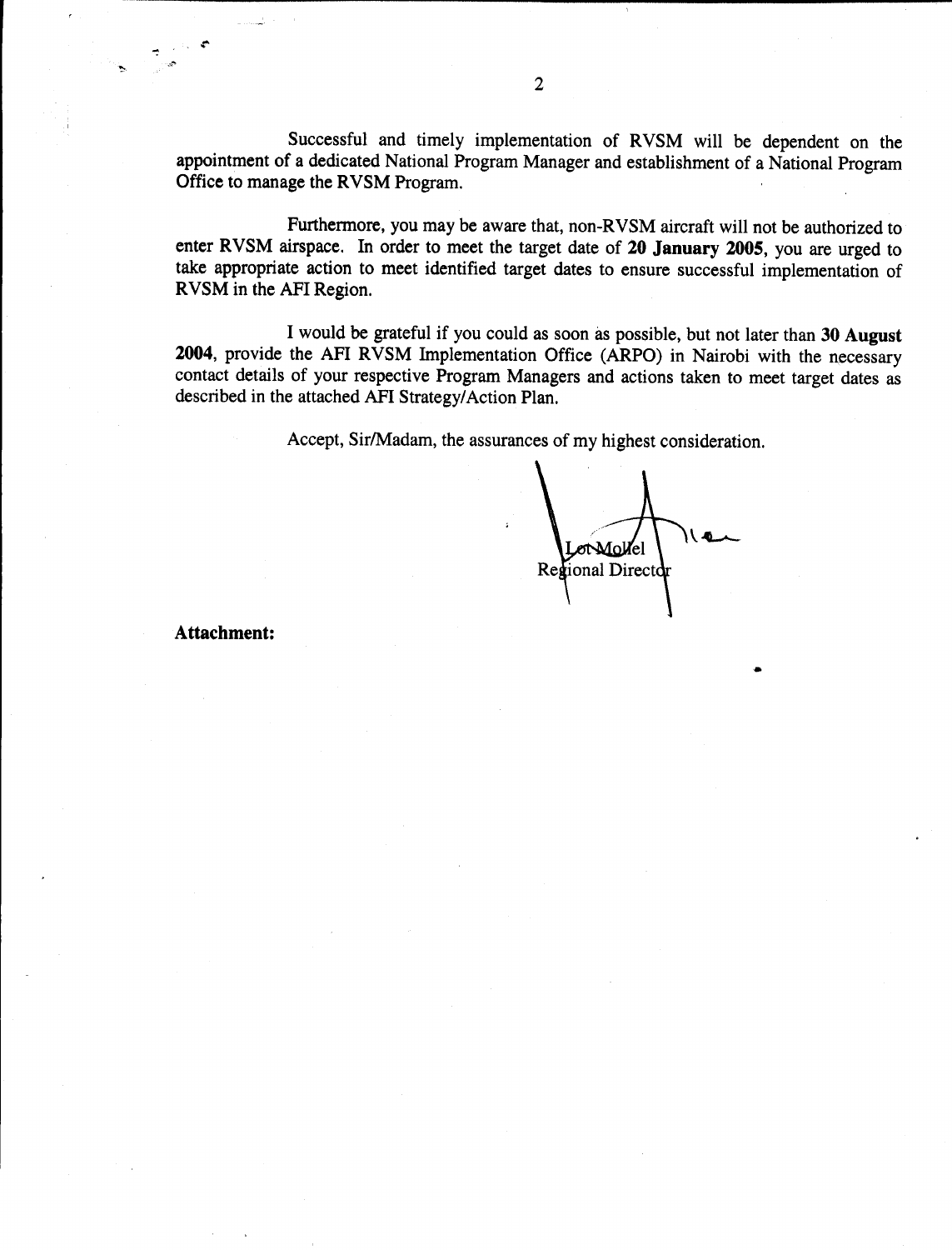**Attachment** 

## **ACTION PLAN FOR IMPLEMENTATION OF REDUCED VERTICAL SEPARATION MINIMA IN THE AFRICA-INDIAN OCEAN REGION**

**30 July 2004** 

**Prepared by the AFI RVSM Program Office [ARPO] Revision 30/07/04 and updated by ITF/4**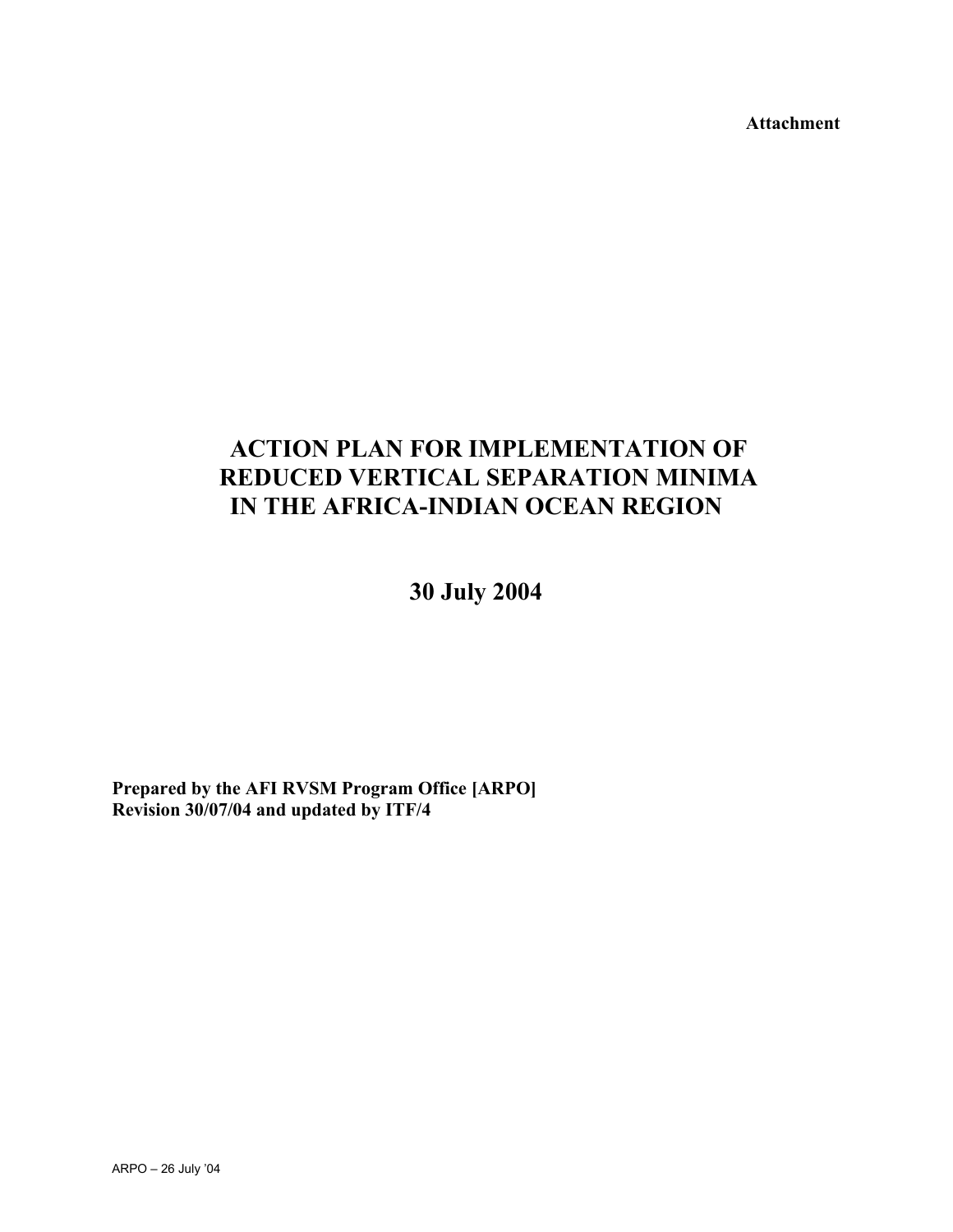|                | <b>AFI RVSM IMPLEMENTATION ACTION</b><br><b>PLAN</b>                                    |                                  |                                       |                                                                    |                                                                              |
|----------------|-----------------------------------------------------------------------------------------|----------------------------------|---------------------------------------|--------------------------------------------------------------------|------------------------------------------------------------------------------|
| ID             | <b>Description</b>                                                                      | <b>Target Date</b>               | <b>Status</b>                         | <b>Resources</b>                                                   | <b>Remarks</b>                                                               |
|                | <b>Program Management</b>                                                               |                                  |                                       |                                                                    |                                                                              |
|                | Agree on structure of TF to enable efficient<br>handling of specialist technical tasks  | 21/11/03                         | Completed                             | Secretariat Support<br>Team: ASECNA, SA,<br>IATA, Nigeria, Tunisia | Completed 21 Nov 2003                                                        |
| 2              | <b>RVSM SIP Report</b>                                                                  | 21/11/03                         | Completed                             | RVSM/ITF2                                                          | Completed 21 Nov 2003                                                        |
| 3              | RVSM/RNAV/RNP TF/2 Meeting                                                              | 21/11/03                         | Completed                             | RVSM/ITF2                                                          | Completed 21 Nov 2003                                                        |
| $\overline{4}$ | Identify resources for performing specialist<br>technical tasks                         | 21/11/03                         | Completed                             | RVSM/ITF2                                                          | Completed 21 Nov 2003                                                        |
| 5              | Investigate methods of funding any outside<br>assistance required                       | 31/03/04                         | Completed                             | <b>ICAO/IATA</b>                                                   | To address future funding as/when<br>required                                |
| 6              | Finalize the RVSM Implementation Strategy/<br><b>Action Plan</b>                        | 31/12/03                         | Completed                             | <b>ICAO</b>                                                        | Sent 05 Dec 2003                                                             |
| $\tau$         | Circulate RVSM Implementation Strategy/Action<br>Plan for comments from States          | 5/01/04                          | Completed                             | <b>ICAO</b>                                                        | Sent 05 Dec 2003                                                             |
| 8              | (a) Doc 7030 amendment Proposal<br>(b) Circulate proposal to States<br>(c) ANC Approval | 01/06/04<br>15/06/04<br>03/09/04 | Completed<br>Completed<br>In Progress | <b>ICAO</b><br><b>ICAO</b><br><b>ICAO</b>                          | * Completed 31 May<br>* Circulated to States - T/Date for<br>comments 15 Aug |
| 9              | States comments on RVSM implementation<br>Strategy/Action Plan                          | $31/-3/04$                       | Completed                             | States, ICAO<br>RVSM/ITF3                                          | Completed 31 March 04                                                        |
| 10             | Regional RVSM informational Website                                                     | 31/03/04                         | Completed                             | IACO/IATA/States                                                   | Completed 01 Feb 04                                                          |
| 11             | <b>RVSM</b> Seminar/RVSM ITF3                                                           | 19-22/04/04                      | Completed                             | <b>ICAO</b>                                                        | Completed on Time                                                            |
| 12             | RVSM Seminar /RVSM/ITF/4                                                                | 26-30/07/04                      | Completed                             | <b>ICAO/RVSM ITF/4</b>                                             | Completed on time                                                            |
| 13             | Coordination and harmonization of procedures with<br>adjacent Regions                   | Ongoing                          | Ongoing                               | ICAO and AFI RMA                                                   | Continuous contact with other Regions                                        |
| 14             | States to send AIC re RVSM Implementation intention                                     | 31/06/04                         | In Progress                           | ICAO/States                                                        | Sent new State letter 08/06/04<br>requesting AIC to be send                  |
| 15             | Confirm target AIRAC implementation date<br>(AIP Supplement to be published)            | 30/09/04                         | In progress                           | ICAO/States                                                        | TF5 to review requirement                                                    |
| 16             | Regional RVSM implementation status reports                                             | Ongoing                          | Ongoing                               | <b>ICAO</b>                                                        | Monthly Reports                                                              |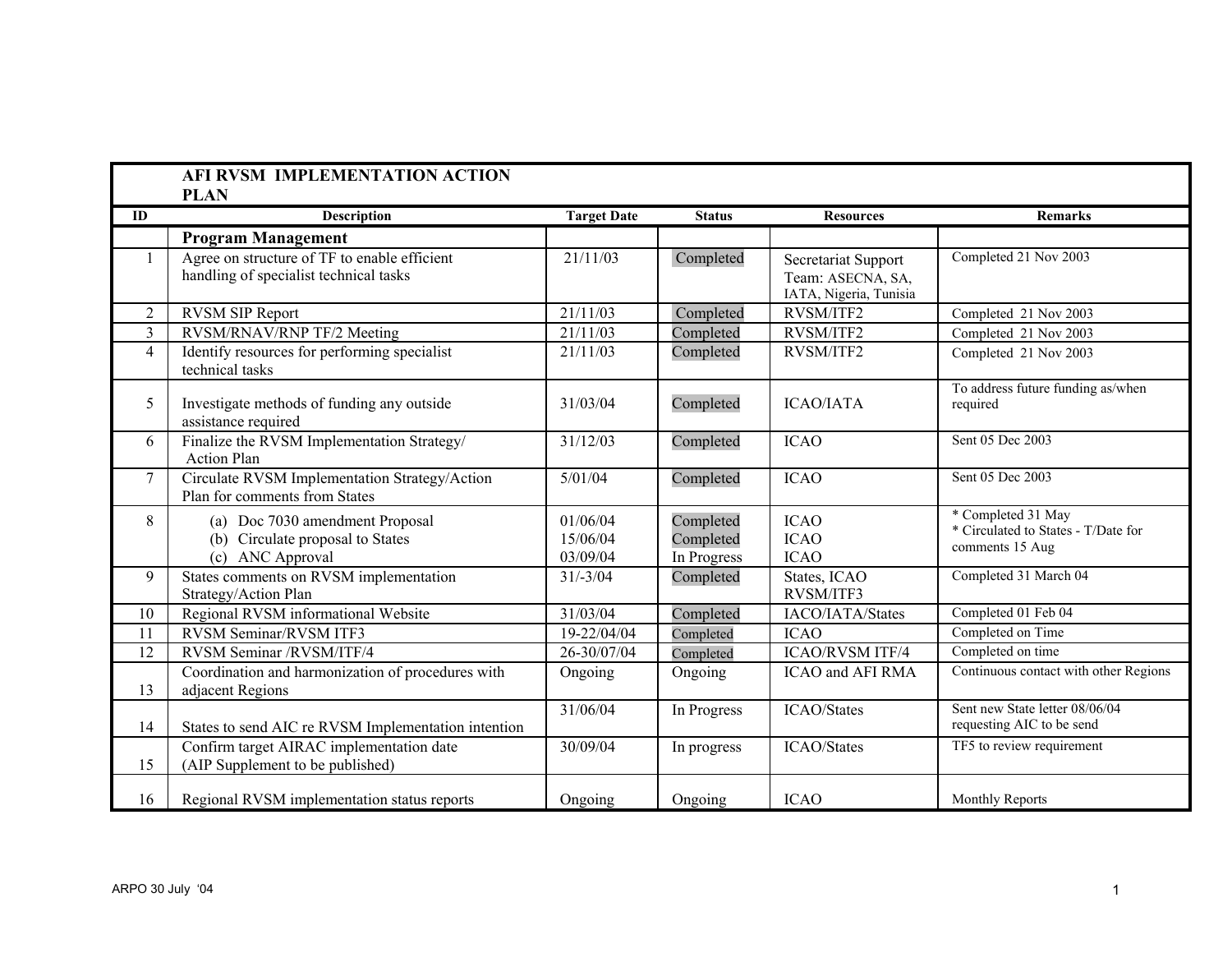| ID              | <b>Description</b>                                                                                                          | <b>Target Date</b> | <b>Status</b> | <b>Resources</b>                  | <b>Remarks</b>                                                                                                               |
|-----------------|-----------------------------------------------------------------------------------------------------------------------------|--------------------|---------------|-----------------------------------|------------------------------------------------------------------------------------------------------------------------------|
| 17              | RVSM/ITF/5                                                                                                                  | 25-26/10/04        | In progress   | <b>ICAO/RVSM ITF/5</b>            | Scheduled prior to Go/No Go<br>Coordination meeting                                                                          |
| 18              | Go/No-Go decision                                                                                                           | 27-29/10/04        | In Progress   | Meeting of all<br>Stakeholders    | Coordination meeting scheduled after<br>TF <sub>5</sub>                                                                      |
| 19              | Publish Trigger NOTAM                                                                                                       | 25/11/04           | In Progress   | <b>States</b>                     | TF5 to confirm date                                                                                                          |
|                 |                                                                                                                             |                    |               |                                   |                                                                                                                              |
|                 | <b>Aircraft Operations and Airworthiness</b>                                                                                |                    |               |                                   |                                                                                                                              |
| 20              | Regional OPS/Airworthiness RVSM Guidance Doc                                                                                | 21/11/03           | Completed     | <b>ICAO</b>                       | Sent 05 Dec 2003                                                                                                             |
| 21              | Develop regional Pilot Training RVSM Guidance<br>Material                                                                   | 30/04/04           | Completed     | <b>IATA</b>                       | IATA proposed extract from TGL6<br>instead                                                                                   |
| $\overline{22}$ | Aircraft Operational approval process guidelines                                                                            | 31/05/04           | Completed     | States, ICAO                      | Sent 16/03/04                                                                                                                |
| 23              | <b>State RVSM OPS Approval Survey</b>                                                                                       | 30/07/04           | In progress   | <b>ICAO/States</b>                | (i) Survey State letter 22/03/04<br>(ii) Sent State letter to ID upgrade cost<br>$8/06/04$ .<br>(ii) Sent State AC Databases |
| 24              | Monitor operator approval process                                                                                           | 30/07/04           | In progress   | ARMA/ICAO                         |                                                                                                                              |
|                 |                                                                                                                             |                    |               |                                   |                                                                                                                              |
|                 | <b>Air Traffic Management</b>                                                                                               |                    |               |                                   |                                                                                                                              |
| 25              | National RVSM plan                                                                                                          | 31/03/04           | Completed     | States, ICAO                      | Sent to States $-05/05/04$                                                                                                   |
| 26              | Regional ATC OPS Manual                                                                                                     | 31/03/04           | Completed     | <b>ICAO</b>                       | Sent to States $-05/05/04$                                                                                                   |
| 27              | Determine the limits of RVSM airspace                                                                                       | 30/06/04           | In Progress   | States/ICAO                       | TF5 to verify limits                                                                                                         |
| 28              | Regional ATC Training Program & Guidance Material                                                                           | 31/03/04           | Completed     | South Africa/ ASECNA<br>/ Nigeria | State letter sent re course dates<br>28/05/04. First three courses August.                                                   |
| 29              | Simulations to assess ATC workload and possible<br>need for airspace/air route Sector changes                               | 30/06/04           | In Progress   | <b>States</b>                     | In National RVSM Plan                                                                                                        |
| 30              | Identify issues to be addressed in Letters of Agreement                                                                     | 31/05/04           | Completed     | <b>ICAO</b>                       | Sent Draft to TF 09/06/04.<br>TF 4 to approve LoA                                                                            |
| 31              | Military aviation preparation                                                                                               | 30/06/04           | In progress   | States, ICAO                      | In National RVSM Plan                                                                                                        |
| 32              | National RVSM Regulatory Material                                                                                           | 30/08/04           | In progress   | States, ICAO                      | To ID requirements                                                                                                           |
| 33              | States assess the impact of RVSM implementation on<br>controller automation systems and plan for upgrades/<br>modifications | 30/0604            | In progress   | <b>States</b>                     | In National Plan                                                                                                             |
| 34              | Collect weather and turbulence data for analysis                                                                            | 31/07/04           | In progress   | <b>ARMA ICAO/States</b>           | Contact made UK WX office                                                                                                    |
| $\overline{35}$ | States to conduct local ATC RVSM training                                                                                   | 31/07/04           | In progress   | <b>States</b>                     | Syllabi sent to States 28/05/04                                                                                              |